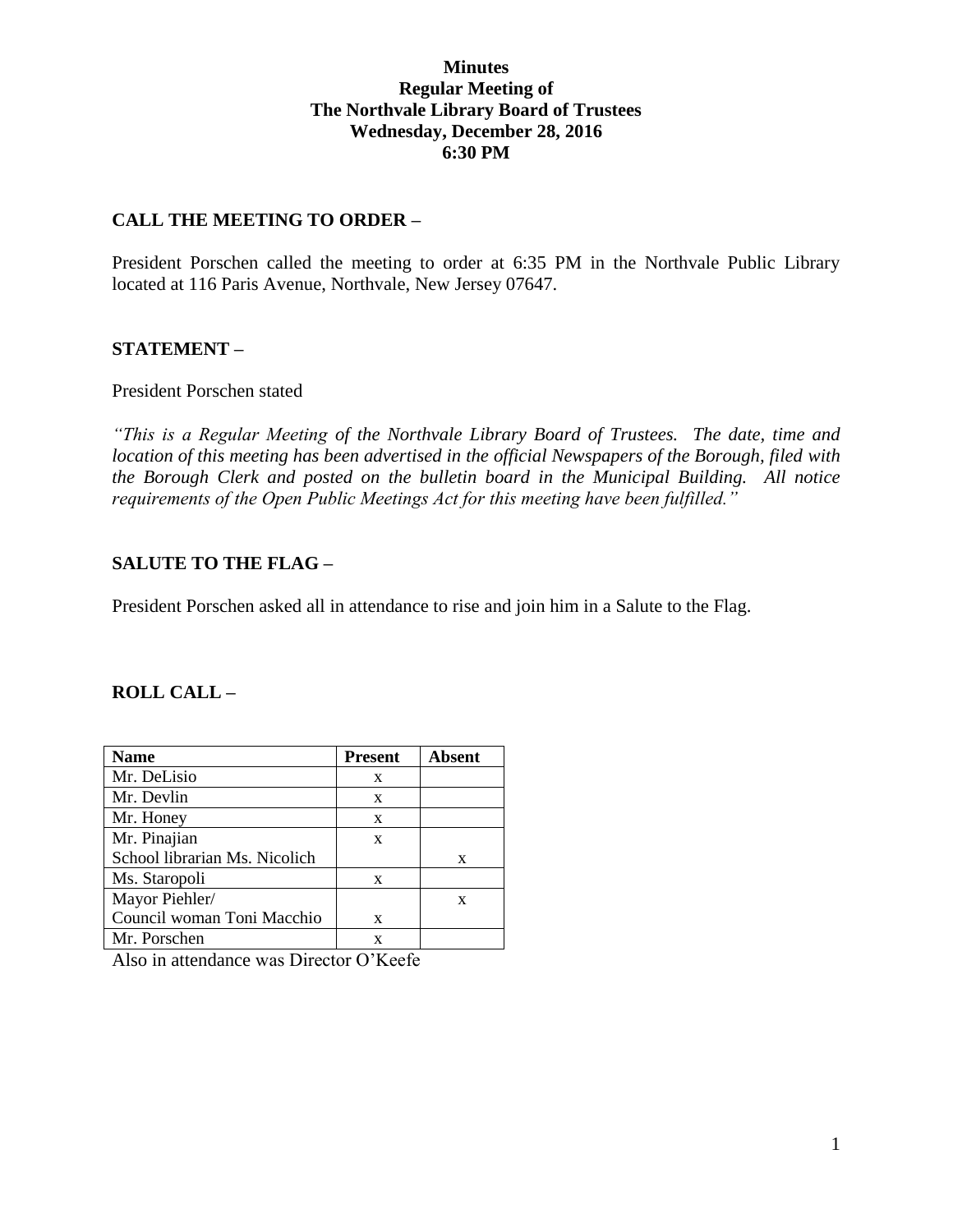#### **APPROVAL OF MINUTES**

Resolved to approve the minutes from the November 22, 2016 regular board meeting

| <b>Name</b>   | <b>ACTION</b> | <b>YES</b> | NO | <b>ABSENT</b> | <b>ABSTAIN</b> |
|---------------|---------------|------------|----|---------------|----------------|
| Mr. DeLisio   |               | X          |    |               |                |
| Mr. Devlin    |               | X          |    |               |                |
| Mr. Honey     |               | X          |    |               |                |
| Mr. Pinajian  |               | X          |    |               |                |
| Ms. Nicolich  |               |            |    | X             |                |
| Ms. Staropoli | motion        | X          |    |               |                |
| Mayor Piehler |               |            |    | X             |                |
| Ms. Macchio   |               |            |    |               | X              |
| Mr. Porschen  | second        | X          |    |               |                |

The minutes were adopted on a roll call vote as follows:

# **GENERAL DISCUSSION –**

Strategic Planning program: Director O'Keefe and Mrs. Staropoli attended a BCCLS sponsored program at Tenafly Public Library on December 6. The board discussed generating a community survey such as a mailing or email blast and a hard copy at the library for the community members to voice their opinions on how the library can best fill their needs.

The Board thank Lou DeLisio for his two years of service and wished him luck. The Mayor will appoint a new Trustee.

Electrician update. The electrician needs to come back to label the new panels to pass inspection.

#### **Director's Report**

2017 BCCLS Bill is not finalized; will have in January.

Friends of the Northvale Public Library Report

We thank our Friends group for hosting our staff holiday luncheon on December 14. The Friends next fundraiser is at Mooyah Restaurant in Old Tappan. Mention the Friends when ordering and they receive a portion of the sale proceeds.

Library Cards: we have 1,288 patrons registered as of today, December 22, 2016. 9 new cards

ESL Class: Noeline Grefrath has been hired; classes begin January 4, 2017; Noeline currently teaches ESL at the Westwood Public Library and is highly recommended. We have all 12 spots filled.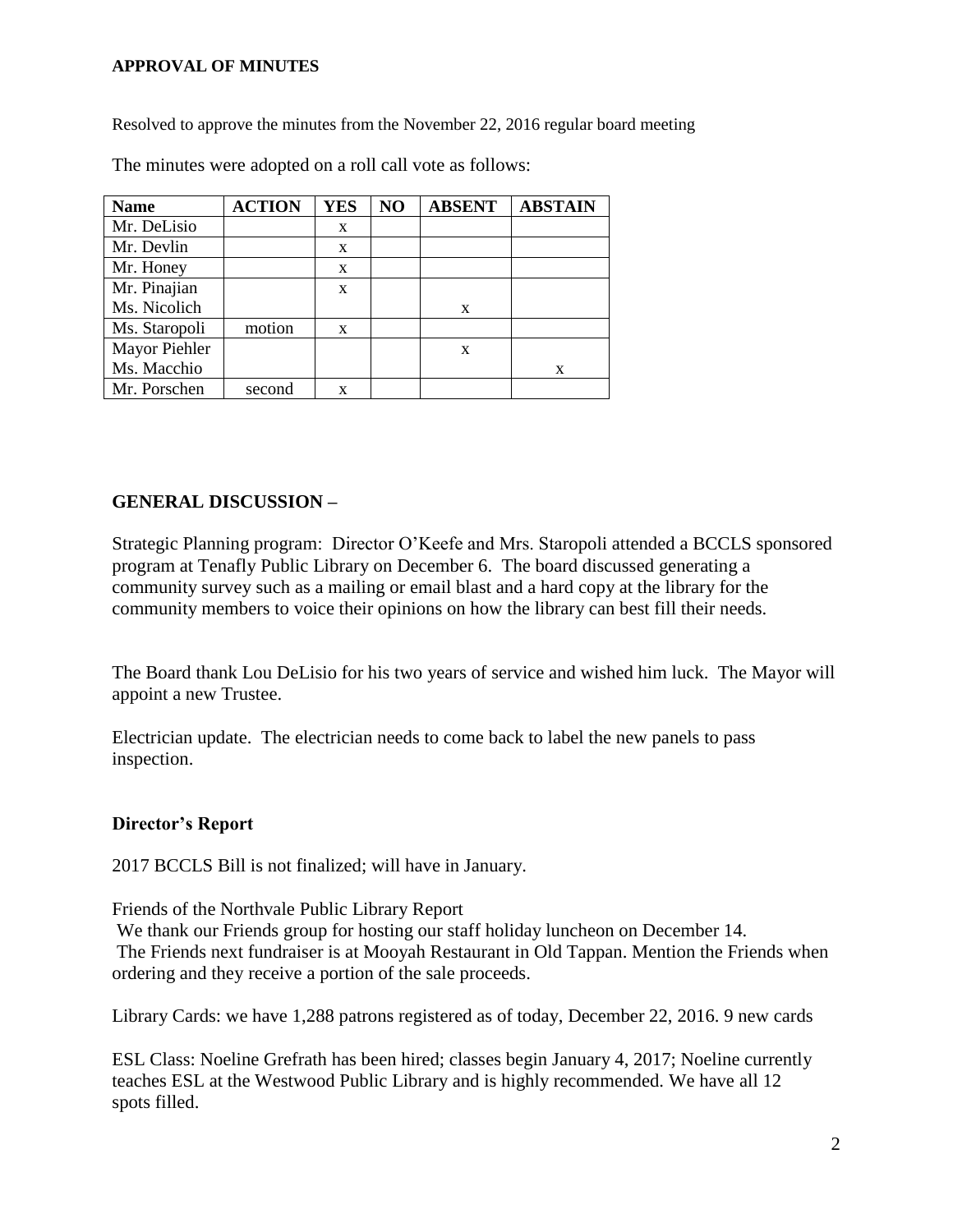November, 2016 Program Attendance Adults: Learn to Knit (initial class & drop-in)- 17 Escape from Behind Enemy Lines (co-sponsored with Sr. Ctr.)-25 Northvale's Reading-5 Ghosts of Undercliff-15 Understanding Memory Loss-10

### **Treasurer's Report**

Mr. Honey reported that Ms. Albanese has been doing a great job. The books are in order for next year's auditor.

# **ROLL CALL VOTES**

Resolved to approve the claims list for the month of December in the amount of \$5201.52

| <b>Name</b>   | <b>ACTION</b> | <b>YES</b> | NO | <b>ABSENT</b> | <b>ABSTAIN</b> |
|---------------|---------------|------------|----|---------------|----------------|
| Mr. DeLisio   | second        | X          |    |               |                |
| Mr. Devlin    |               | X          |    |               |                |
| Mr. Honey     |               | X          |    |               |                |
| Mr. Pinajian  |               | X          |    |               |                |
| Ms. Nicolich  |               |            |    | X             |                |
| Ms. Staropoli | motion        | X          |    |               |                |
| Mayor Piehler |               |            |    | X             |                |
| Ms. Macchio   |               | X          |    |               |                |
| Mr. Porschen  |               | X          |    |               |                |

The resolution was adopted on a roll call vote as follows:

Approval of the payment of \$825.00 to Bilco to come back and label the new panels to be ready for inspection

The resolution was adopted on a roll call vote as follows:

| <b>Name</b>   | <b>ACTION</b> | <b>YES</b> | NO | <b>ABSENT</b> | <b>ABSTAIN</b> |
|---------------|---------------|------------|----|---------------|----------------|
| Mr. DeLisio   |               |            |    |               |                |
| Mr. Devlin    |               |            |    |               |                |
| Mr. Honey     |               |            |    |               |                |
| Mr. Pinajian  |               |            |    |               |                |
| Ms. Nicolich  |               |            |    |               |                |
| Ms. Staropoli |               |            |    |               |                |
| Mayor Piehler |               |            |    |               |                |
| Ms. Macchio   |               |            |    |               |                |
| Mr. Porschen  |               |            |    |               |                |